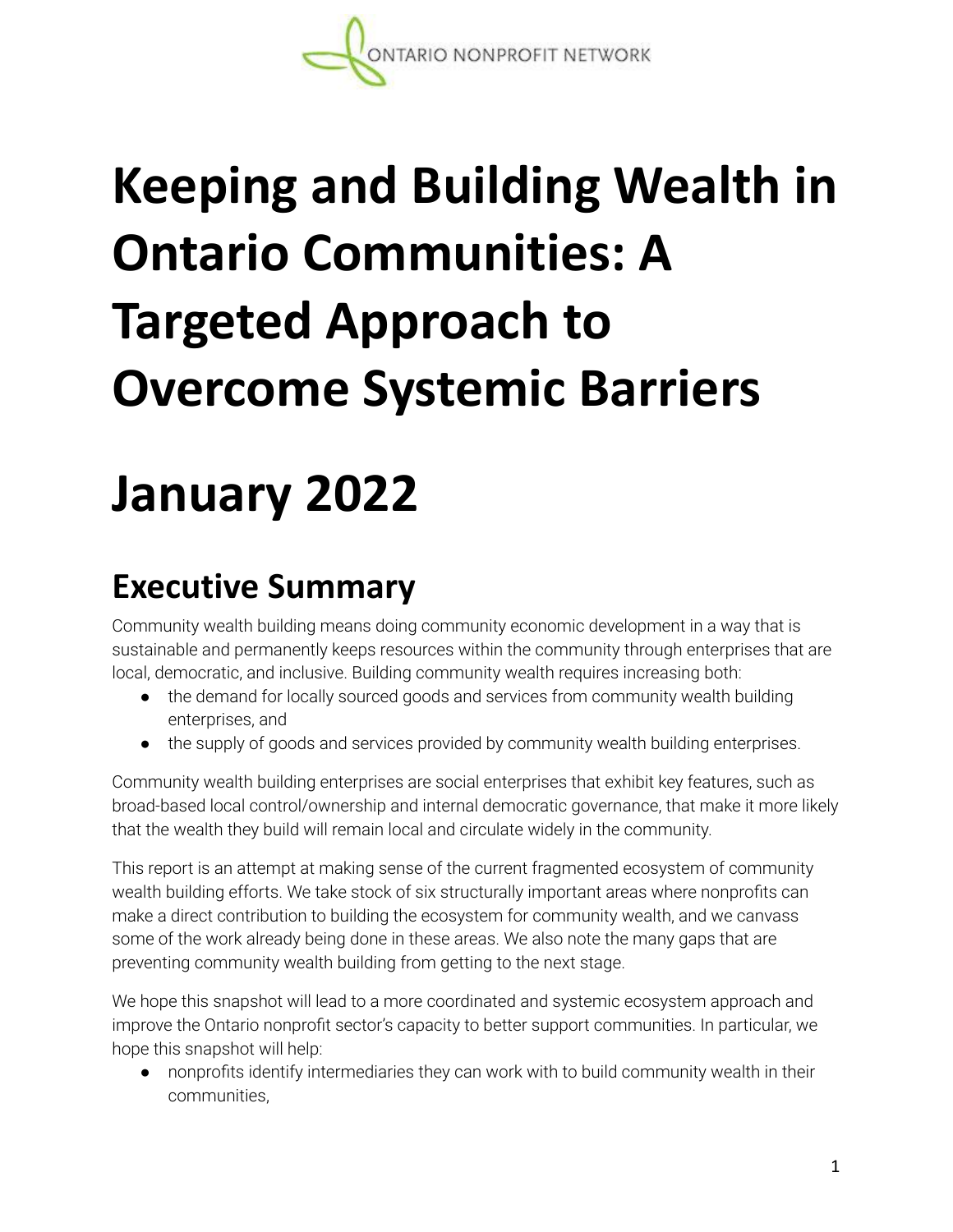

- intermediaries align and funders identify what's already in play so they do not duplicate emerging infrastructure, and
- governments identify the gaps and partners to create a more enabling environment.

Nonprofits have varied and crucial roles to play in overcoming the structural barriers to these two goals. Below are some key actions different nonprofits can play.

#### **Increase the demand for locally sourced goods and services from community wealth building enterprises**

- 1. Anchor institutions, like universities and hospitals can commit to social procurement and hiring policies that prioritize community wealth building enterprises and local residents.
- 2. Nonprofits can form or join coalitions to advocate collectively to municipal, provincial, and federal governments to purchase more locally from community wealth building enterprises. Funders can support this work by creating a centre of expertise to help communities negotiate and oversee these agreements.
- 3. Nonprofits can form or join coalitions to advocate for community benefit agreements on major infrastructure projects.

#### **Increase the supply of goods and services from community wealth building enterprises**

- 4. Nonprofits can participate in networks, incubators, and training programs to create community wealth building enterprises.
- 5. Funders can use restorative economics in their investing by increasing their investment in community wealth building enterprises.
- 6. Nonprofits can advocate for an enabling environment for the creation of community wealth building enterprises.
	- a. Making it easier for local residents to invest savings into local community wealth building enterprises through community investment organizations and other vehicles.
	- b. Work with government and employment agencies to ensure that support for skills training meets the needs of social purchasers.
	- c. Supporting employees and nonprofits to purchase small businesses from retiring owners through supportive loans, rights of first refusal and other legislated solutions
	- d. Creating an enabling environment for community land trusts.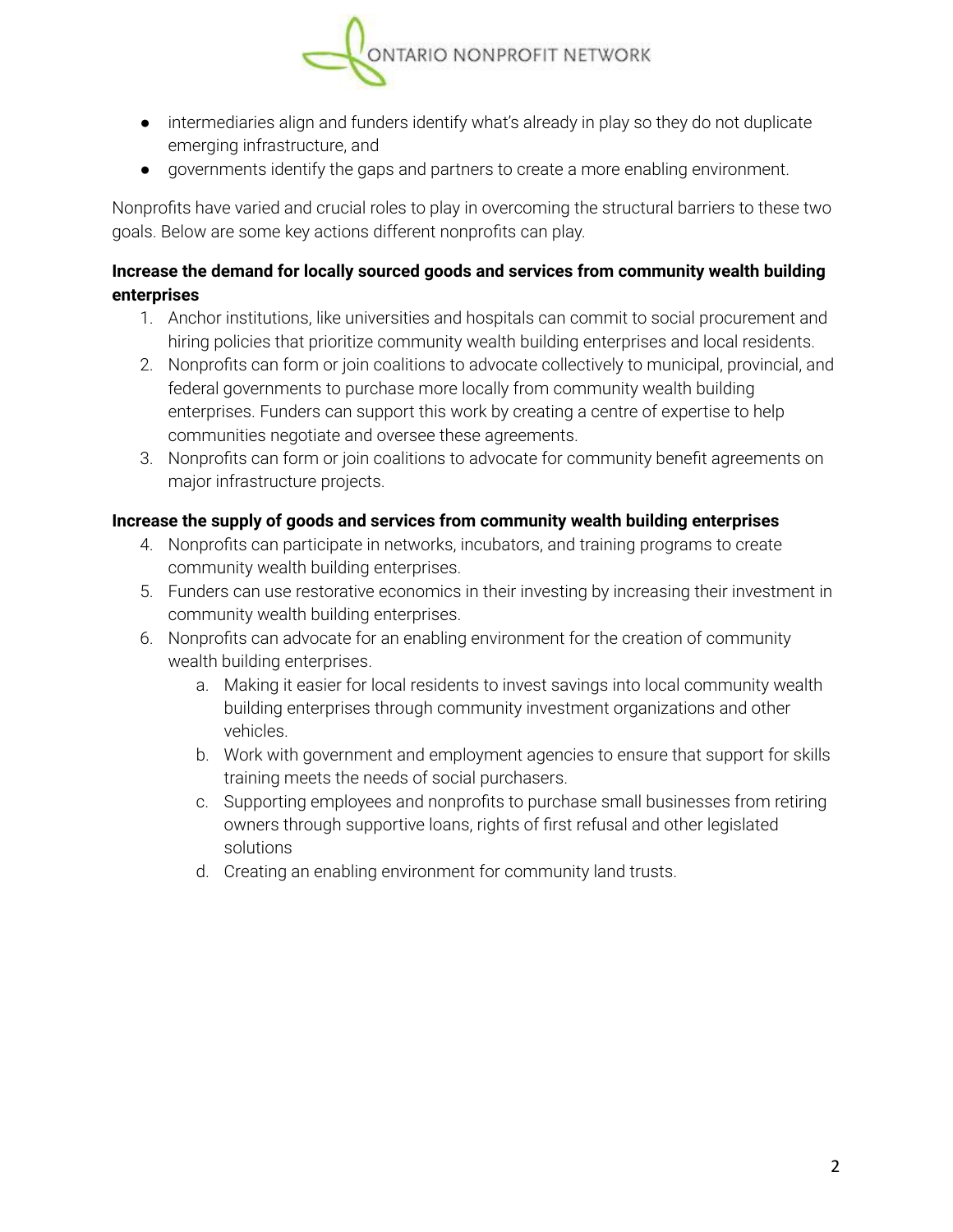

## **Introduction**

Community wealth building faces a chicken-or-the-egg dilemma. On the one hand, it aims to seed a new system. On the other hand, it depends on an enabling environment already in place to succeed. Unfortunately, centralized efforts to create that environment have stalled. The Government of Canada's Social Finance Fund is three years delayed and the Government of Ontario has gone four years without a social enterprise strategy. Furthermore, many of the policy recommendations made by the national and cross-sectoral Social Innovation and Social Finance Fund Working Group have not been implemented. In the absence of these centralized efforts, it is more important than ever that the many decentralized efforts to build the enabling environment be coordinated and focused on the most important structural barriers.

Below we will explain what community wealth building is based on our annotated [bibliography.](https://theonn.ca/our-work/our-financing/community-wealth-building/#bib) The rest of this snapshot is organized according to six areas of structurally important action and what progress and gaps exist within each.

### **What is community wealth building?**

Community wealth building means doing community economic development In a way that is sustainable and keeps resources within the community permanently through enterprises that are local, democratic, and inclusive.

It is based on eight principles:<sup>1</sup>

- 1. **Labour matters more than capital.** Social outcomes are not just pursued alongside financial return, but are prioritized over financial return. In particular, the wellbeing of workers is prioritized.
- 2. **Local broad-based ownership matters.** Sometimes referred to as place-based impact investing, community wealth building prioritizes local sources of capital and more diffuse rather than concentrated accumulation of wealth.
- 3. **Active democratic ownership and participation matters.** While social enterprises may take many legal forms, this snapshot is focused on the ecosystem for nonprofits and cooperatives governed according to democratic principles and actively engaged in government decision-making.
- 4. **Multipliers matter.** Community wealth building considers the way local enterprises are more likely to spend locally so that resources continue to circulate in the community.
- 5. **Localizing investment matters.** Community wealth building involves activating and repurposing existing pools of funds, such as purchasing by anchor institutions, deposit accounts, retirement funds, and pensions, to put them to work in the local economy.

<sup>1</sup> Democracy Collaborative, (2018). Community Wealth Building: Eight Basic Principles. CCEDNET. Available at: <https://ccednet-rcdec.ca/en/toolbox/community-wealth-building-eight-basic-principles>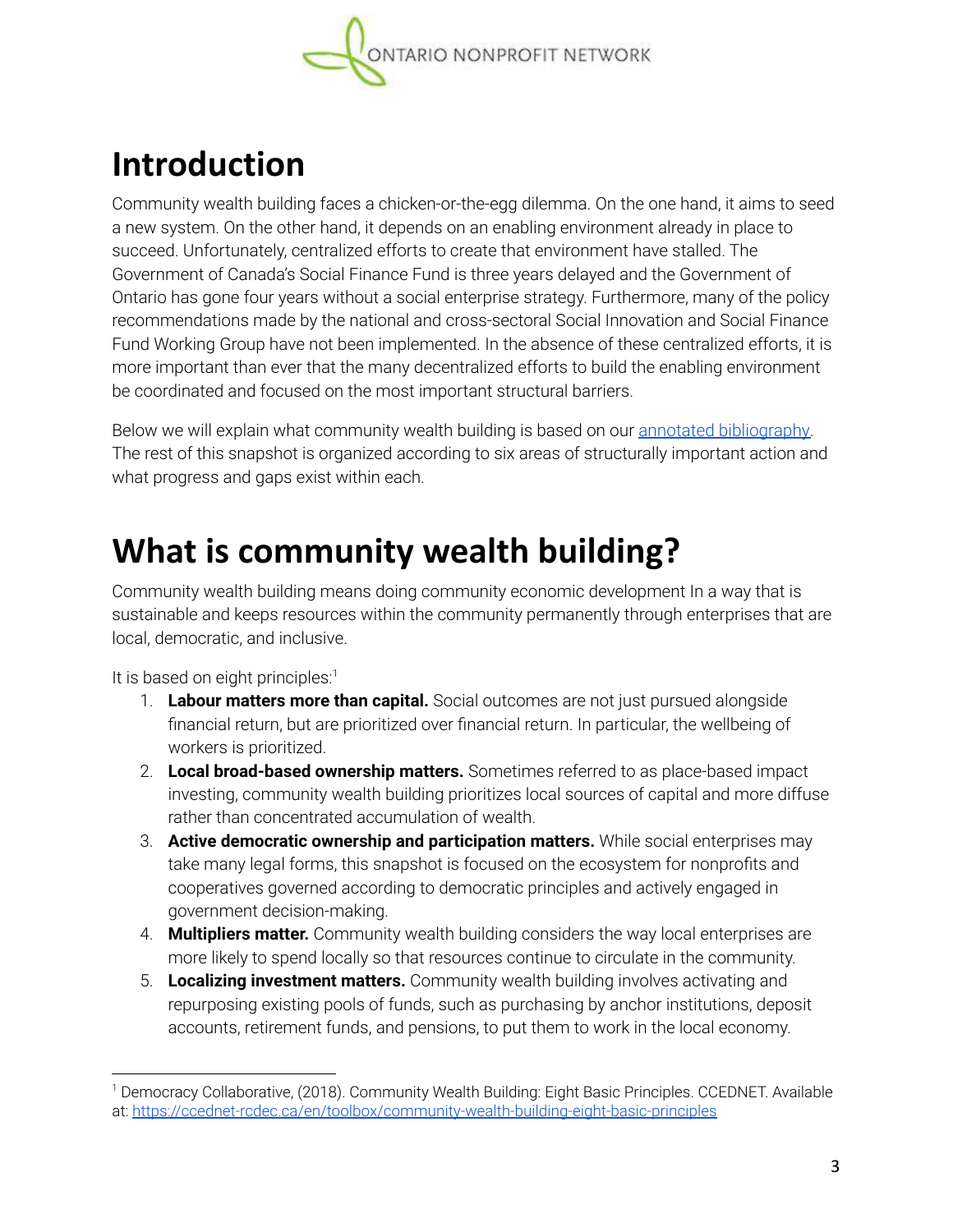

- 6. **Collaboration matters intrinsically.** Community wealth building is not just about more money locally but stronger relationships locally. The process of engaging in economic activities together strengthens the fabric of communities.
- 7. **Place really matters.** For the above reasons, community wealth building is place-based.
- 8. **Community wealth is where the next system begins.** The aim of community wealth building is not about developing one or two successful projects for unrelated communities. It is about laying the foundation for a new economic system that builds community wealth by default.

For the purposes of this report we will use the term "community wealth building enterprises" to mean social enterprises that embody the above principles by:

- being local and place-based
- prioritizing social outcomes and particularly the well-being of employees *over* financial return
- owned (or controlled in the case of nonprofits) locally by a broad-base of residents who benefit from the accumulated wealth
- internally governed by democratic principles, and encourage participation in democratic governmental decision making
- more like to spend their revenues locally
- backed by locally sourced investments
- born from and actively foster community collaborations and stronger relationships in the community
- actively networking within and beyond the community to seed a new economic system.

While this may seem like a very demanding list of criteria, it is probably more appropriate to view it as a spectrum. Social enterprises that exhibit more of these features are more likely to effectively build community wealth. As we will see, since these types of enterprises are the lynchpin of community wealth building, programs and policies that fail to target them are more likely to exhibit leakages of community wealth in various ways. For example, a social enterprise which is not widely held or is backed by non-local sources is likely at greater risk of being bought off or having profits exit the community. Similarly, a closely held company may not be as effective at strengthening community relationships more broadly.

## **What needs to happen for nonprofits to build community wealth?**

In order for community wealth to be built, Ontario needs to:

- 1. increase the demand for locally sourced goods and services from community wealth building enterprises, and
- 2. increase the supply of goods and services provided by community wealth building enterprises.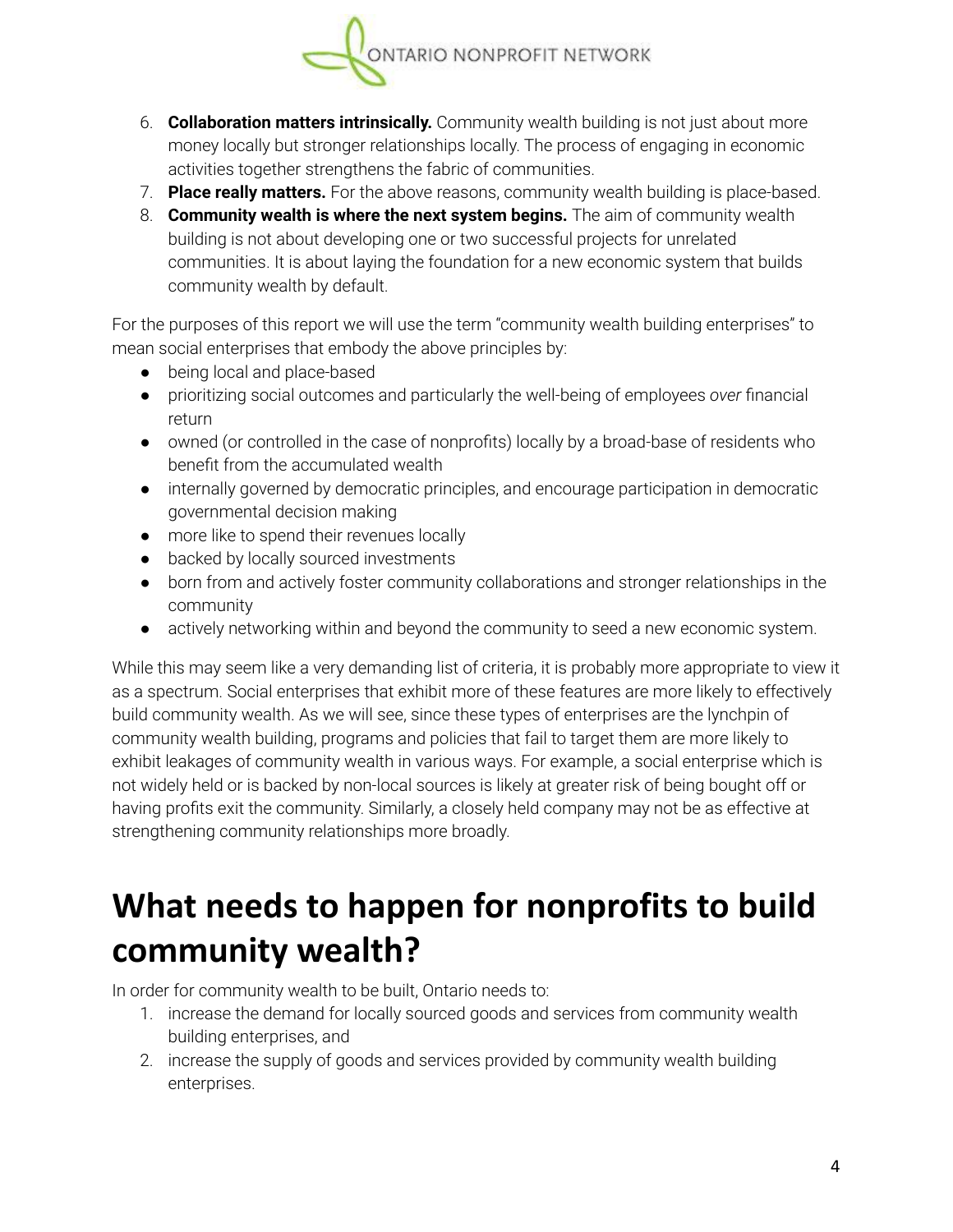

Nonprofits have an important and distinct role to play in accomplishing both these goals. Below we highlight six areas of interlocking and overlapping actions to create an enabling environment for increasing demand and supply for womunity wealth to be built.<sup>2</sup> Some of these actions nonprofits can undertake themselves, others require advocating for policy changes.

### **Increasing demand for locally sourced goods and services from community wealth building enterprises**

#### **1. Nonprofit anchor institutions practicing social procurement**

Community wealth building starts from the premise that there is already a lot of wealth in communities, but due to the globalized structure of our economy, much of this wealth leaves the community to benefit large multinational corporations. If large institutions that are anchored in communities made a conscious decision in their purchasing practices to benefit the community, then wealth would circulate locally more. When these "anchor institutions" not only buy local, but buy from enterprises that tend to exhibit the eight features that characterize community wealth building enterprises, the likelihood that spending will remain in the community, strengthen local relationships, and have a greater multiplier effect will increase.

In Ontario, currently, there are a number of organizations and networks working on promoting social procurement generally. Among anchor institutions specifically, many of these efforts favour social enterprise more generally and are geared towards private sector purchasers. $3$  For example, [BuySocial](https://www.buysocialcanada.com) Canada's social enterprise certification process includes some but not all of the features of community wealth building enterprises.

Examples of nonprofit anchor institutions engaged in social procurement include, among post-secondary institutions, Georgian College, York, Ryerson, and Queen's University.

In order for social procurement policies and practices to spread more widely and be more effective, a number of things are needed: 4

- Clear definition of success: Metrics built in from the beginning are important to ensure accountability and success. The Common Approach to Impact Measurement Project at Carleton University is developing a set of indicators towards this end.
- Lower transaction costs in the development and monitoring of agreements.

 $2$  It may fairly be charged that this list is both over simplistic and incomplete. However, because the problem Ontario faces is a highly fractured and decentralized approach, ONN believes there is more to be gained in this report by offering a few clear and central rallying points for those interested in being part of this work rather than attempting to capture the nuances of a complex and ever evolving system.

<sup>&</sup>lt;sup>3</sup> Sean Campbell, Jeff Henry, and Garth Yule. (2021). Ontario Social Procurement system Map. Ontario Social Procurement Partnership, p.14. Available at:

[https://nonprofitresources.ca/wp-content/uploads/2021/06/Ontario-Social-Procurement-System-Map-Final](https://nonprofitresources.ca/wp-content/uploads/2021/06/Ontario-Social-Procurement-System-Map-Final-1.pdf) [-1.pdf](https://nonprofitresources.ca/wp-content/uploads/2021/06/Ontario-Social-Procurement-System-Map-Final-1.pdf)

<sup>4</sup> Ibid.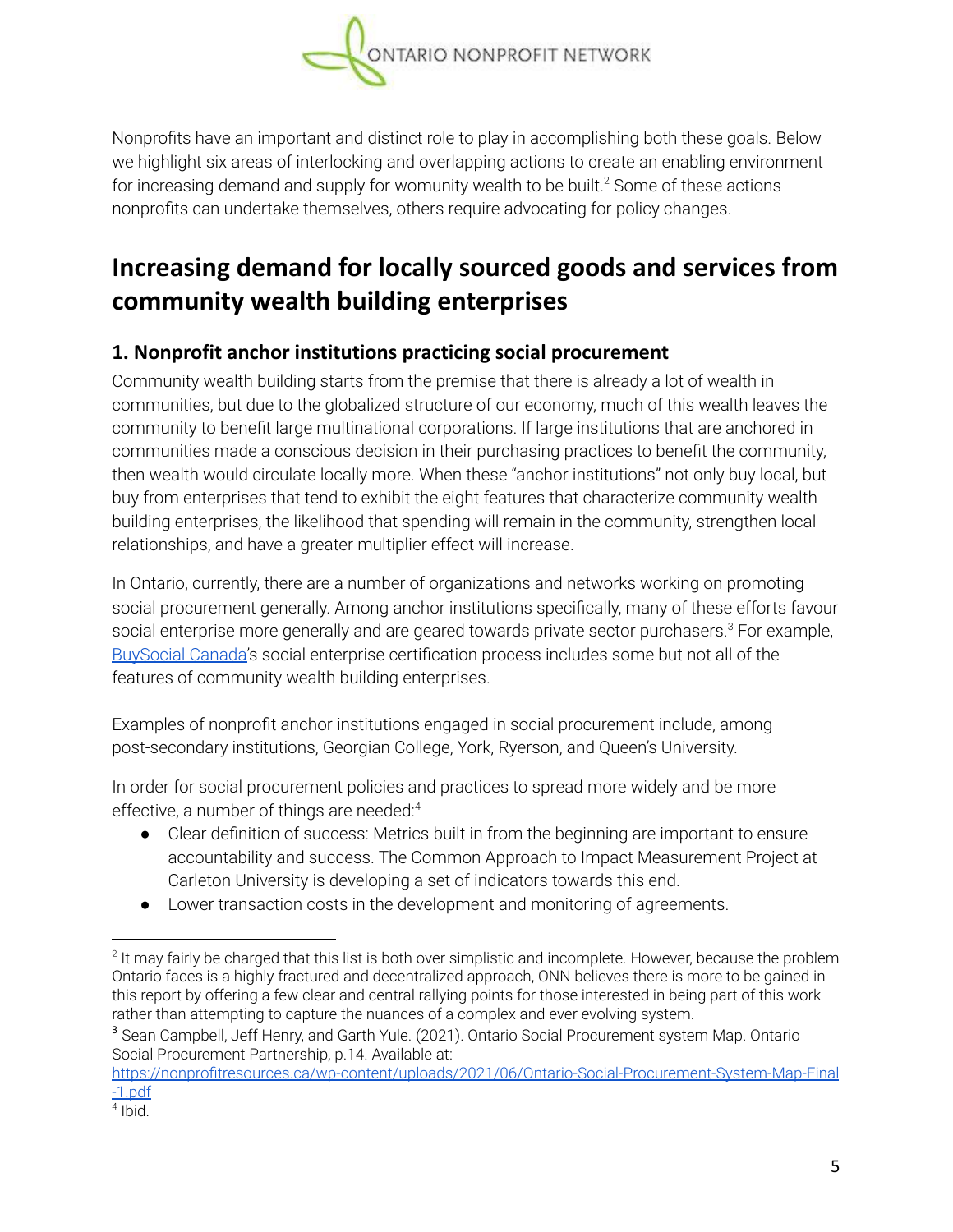

- More widely accessible supplier lists: The business model for existing supplier lists restricts them to members, who are most often purchasers rather than suppliers. This gets in the way of effective sub-contracting and building relationships between suppliers.
- Start-up funds and guidance by existing resource hubs and advocates: In the formative years of social procurement practice, it appears that funding (e.g. the Investment Readiness Program) is necessary to get programs to a place where they can be self-sustaining financially. Indeed, some groups may require long-term or permanent subsidy.

#### **2. Nonprofits advocating for government social procurement**

The Government of Canada has various social procurement initiatives as do certain Ontario municipalities (such as the City of Toronto).<sup>5</sup> Furthermore, there are networks of public institutions spreading best practices and encouraging further adoption. For example, AnchorTO is a network of public institutions coordinated by the Poverty Reduction Strategy Office of the City of Toronto that collectively hold \$20 billion in assets. The network encourages social purchasing. It manages a vendor portal to make it easier for social enterprises to sell to these institutions. They describe their approach to social procurement as favouring community-based and diverse enterprises and explicitly situates this within a community wealth building lens.

However, social procurement remains a small part of overall government spending and it continues to be relevant to push for increased social procurement across all levels of government. In order to be able to answer questions from decision-makers, it is important to learn the success stories, and understand the barriers that governmental organizations have faced and how these can be overcome. 6

#### **3. Nonprofits advocating for community benefit agreements**

Community Benefit Agreements "are negotiated agreements between a private or public development agent and a coalition of community-based groups".<sup>7</sup> Examples of benefits include prioritizing a certain percentage of local hiring and training opportunities for individuals from equity seeking groups who face barriers to employment, purchasing goods and services from local suppliers, and funding for local amenities such as childcare or parks.

<https://www.toronto.ca/business-economy/doing-business-with-the-city/social-procurement-program/>

<sup>6</sup> Office of the Procurement Ombudsman. (September, 2020). Social procurement: A study on supplier diversity and workforce development benefits. Government of Canada. Available at: <https://opo-boa.gc.ca/diversite-diversity-eng.html> ; David LePage (2014). Exploring Social Procurement. Accelerating Social Impact CCC Ltd. Available at:

<https://www.buysocialcanada.com/wp-content/uploads/exploring-social-procurement.pdf>

 $7$  Andrew Galley. (2015). Community Benefit Agreements. Mowat Centre/Atkinson Foundation. Available at: <http://communitybenefitsagreements.ca/>

<sup>5</sup> BuySocial. (N/A). Initiatives and Programs. BuySocial. Available at:

<https://buyandsell.gc.ca/initiatives-and-programs> ; City of Toronto, (N/A). Social Procurement Program. City of Toronto. Available at: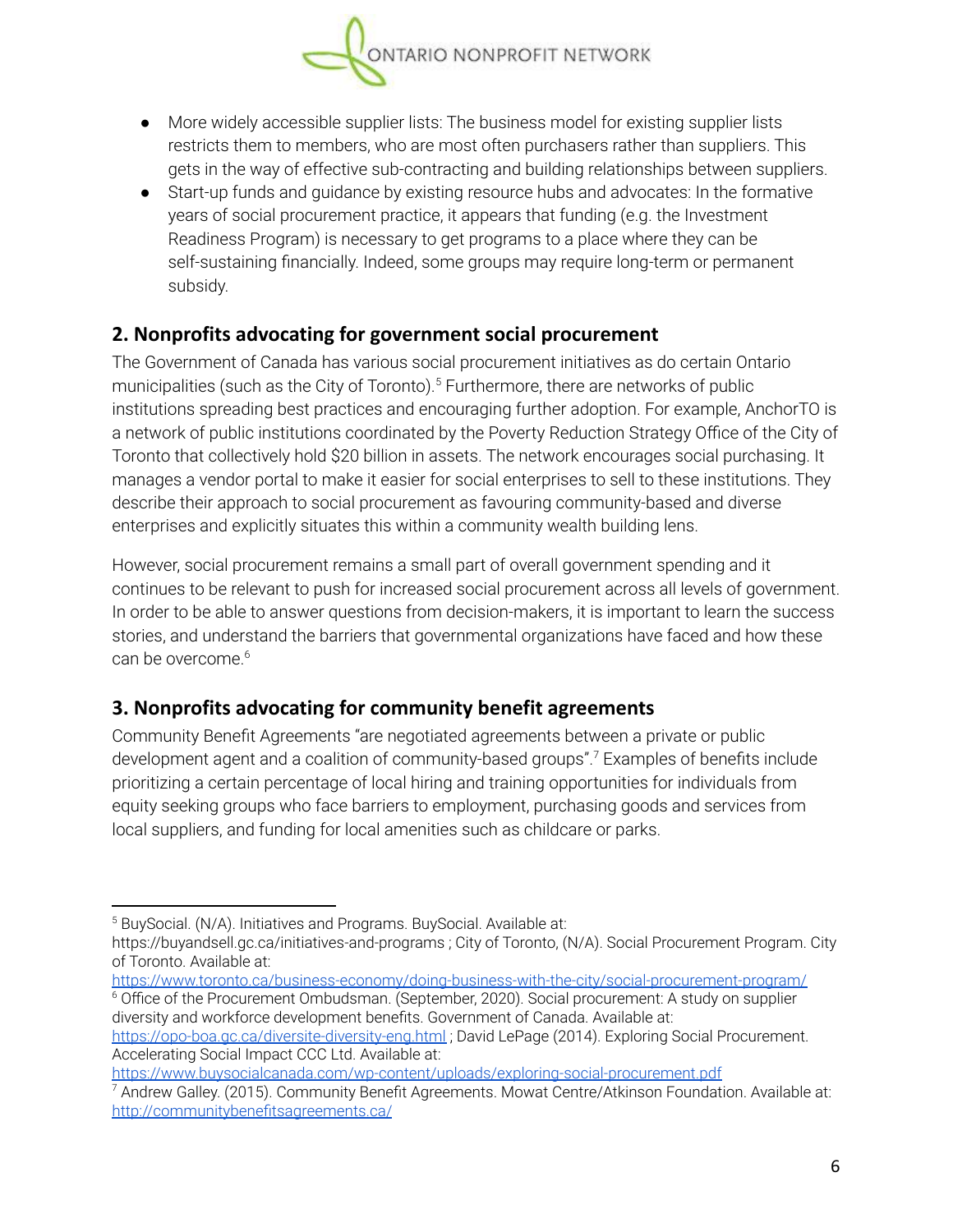

Ontario has benefitted from an estimated 27 projects valued at \$43 billion, $\textsuperscript{s}$  including:

- $\bullet$  Infrastructure for Jobs and Prosperity Act,<sup>9</sup> states as one of the basic principles for infrastructure development in Ontario that it promotes community benefits and requires bidders to include information about how they shall deliver public benefits.
- Community Benefits Framework of the City of Toronto adopted in 2019 takes a multi-pronged approach to incorporating community benefits in the City's infrastructure spending.<sup>10</sup>
- Regent Park redevelopment included a local employment plan and funding to develop a social enterprise (Paintbox Bistro) and community space (Daniels Spectrum Centre)
- Rexdale Casino Woodbine Community Benefits Agreement which includes targets of 20% local hires and 20% from historically marginalized communities, as well as investment in a daycare.<sup>11</sup>
- Eglinton Crosstown LRT Metrolinx's first experience with CBAs, has resulted in over 200 local hires and \$6.4 million in purchasing from local businesses<sup>12</sup>
- Gordie Howe International Bridge includes a \$10 million allotment to mitigate detrimental effects of the construction in the Windsor-Essex area. 13
- the West Park Healthcare Centre includes an aspirational target of 10% of construction hours for individuals from historically marginalized backgrounds and an ongoing commitment to equitable hiring, access to green space, and other amenities, and
- **●** the Halton Region Consolidated Courthouse.

Because the point is to address the specific needs of the community, there is no one size fits all CBA. Nevertheless, infrastructure and process can be provided to ensure that the outcome of negotiations as effectively reflects the needs of the community as possible.

Supports must enable the following:

<sup>&</sup>lt;sup>8</sup> It should be noted that Indigenous communities in the North have a longer history of negotiating impact and benefit agreements with mining companies specifically. See e.g. a database of examples <https://www.sfu.ca/rem/planning/research/IBA/Database.html> ; N/A. (September 2019). Community Benefits: Growing Trend in Ontario Public Sector Projects. Ontario Construction Secretariat. Available at: <https://iciconstruction.com/wp-content/uploads/2019/11/OCS-Community-Benefits-Report.pdf>

<sup>10</sup>  $9$  2015, S.O. 2015, c. 15 at s.3(13) and s.9(4)(a)(2)

<sup>11</sup> [https://www.toronto.ca/city-government/accountability-operations-customer-service/long-term-vision-plan](https://www.toronto.ca/city-government/accountability-operations-customer-service/long-term-vision-plans-and-strategies/community-benefits-framework/) [s-and-strategies/community-benefits-framework/](https://www.toronto.ca/city-government/accountability-operations-customer-service/long-term-vision-plans-and-strategies/community-benefits-framework/)

[https://www.toronto.ca/city-government/accountability-operations-customer-service/long-term-vision-plan](https://www.toronto.ca/city-government/accountability-operations-customer-service/long-term-vision-plans-and-strategies/community-benefits-framework/community-benefits-agreements/) [s-and-strategies/community-benefits-framework/community-benefits-agreements/](https://www.toronto.ca/city-government/accountability-operations-customer-service/long-term-vision-plans-and-strategies/community-benefits-framework/community-benefits-agreements/)

 $12$  H.G. Watson. (July 23, 2019). What are community-benefits agreements  $-$  and why are activists fighting for them?. TVO. Available at:

[https://www.tvo.org/article/what-are-community-benefits-agreements-and-why-are-activists-fighting-for-th](https://www.tvo.org/article/what-are-community-benefits-agreements-and-why-are-activists-fighting-for-them) [em](https://www.tvo.org/article/what-are-community-benefits-agreements-and-why-are-activists-fighting-for-them)

 $13$  Windsor/Essex Community Benefits Coalition. Gordie Howe International Bridge. Available at: <https://windsoressexcb.ca/projects/gordie-howe-international-bridge/>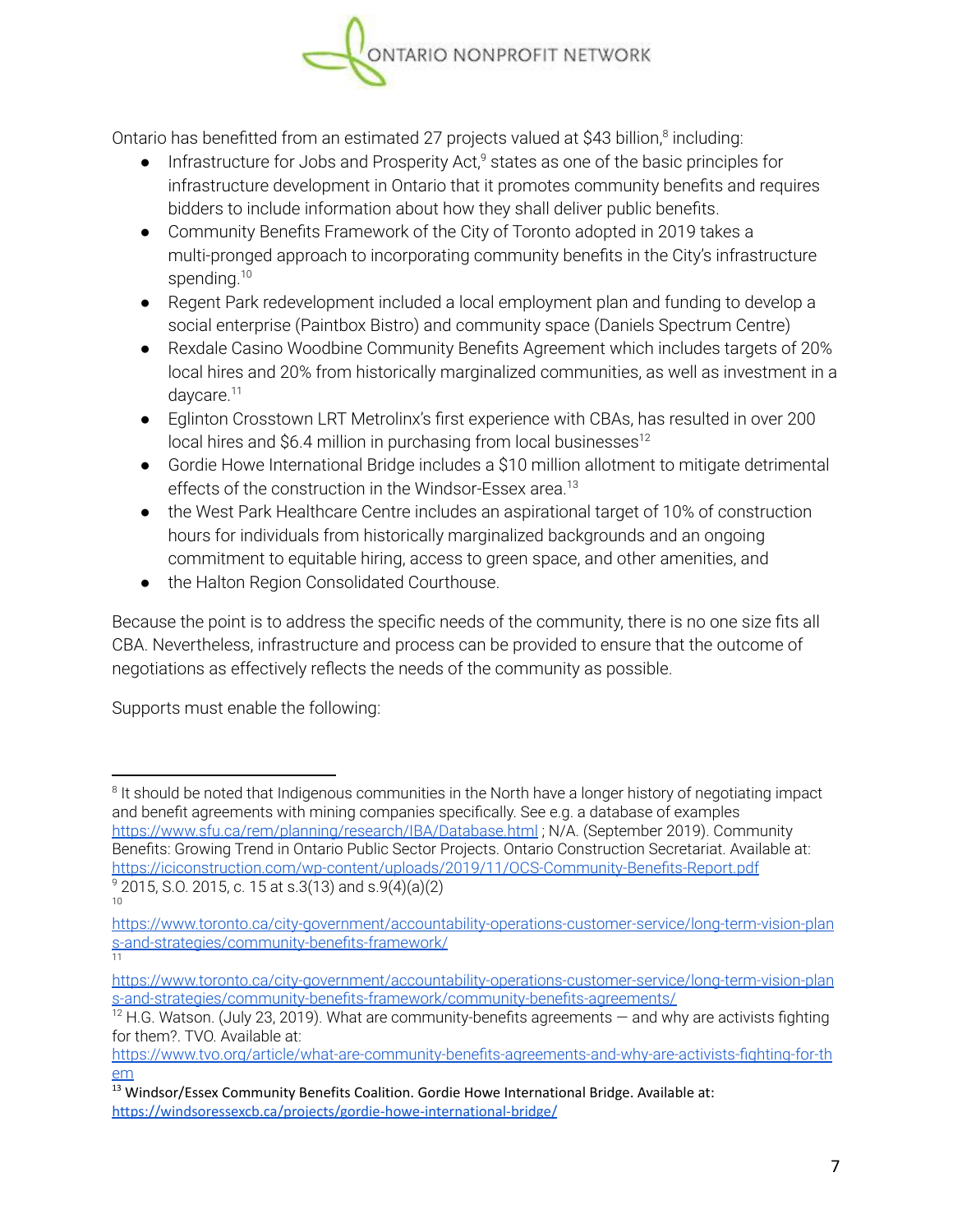

- Communities need to be interally organized so they can present a coherent picture of priority needs early in the development process; 14
- Communities must have the expertise and resources to negotiate effectively, and
- Communities must have the frameworks, expertise, and resources to monitor and ensure accountability once the agreements are in place.

To date, communities have generally only developed all this *after* an opportunity to negotiate a major CBA has already come up. Once the CBA is negotiated, the community then has greater organization, expertise, and resources to do it again. Existing networks then play a supportive role for other communities interested in this area. What Ontario needs is a framework to ensure communities can develop this capacity proactively so they can take full advantage of major infrastructure projects from the start rather than reactively in a way that delays and underuses infrastructure projects. Furthermore, Ontario needs to figure out a way to do this in a way that is stable and not *ad hoc* so that gains made during one project do not disappear after it is completed..

Below we will review some of the tools that exist and could be replicated or have been recommended to be created in Ontario.

*a. Organizing the community: Community Benefit Networks*

Community Benefit Networks have formed in a number of cities ([Peel](https://www.pcbn.ca/), [Toronto](https://www.communitybenefits.ca/), [Hamilton](https://hcbn.ca/), [Windsor/Essex,](https://windsoressexcb.ca/) and [Ottawa\)](https://ottawacommunitybenefits.ca/) to negotiate these agreements when opportunities arise. The networks are vital because they can organize and house expertise to negotiate agreements for communities that face barriers in negotiations.<sup>15</sup> They help present a united front and, where they already exist, allow communities to engage the development process as soon as possible.

Nonprofits in these communities can join these networks as appropriate. Nonprofits in communities without existing networks can join local labour and other community organizations to build these networks so when the opportunity comes along (whether large or small), the coalition is not starting from scratch.

#### *b. Expertise and resources to effectively negotiate: A Central Agency*

Armine Yalnizyan, writing for the Institute of Fiscal Studies and Democracy, recommends that one way to overcome the limited resources and expertise within communities is to create a central agency to support communities. This is particularly important because those communities who have most to gain from these agreements are also most likely to lack the resources to engage in the process.

<sup>&</sup>lt;sup>15</sup> Armine Yalnizyan, (2017). Community Benefits Agreements: Empowering Communities To Maximize <sup>14</sup> Additionally, if communities are left to only organize reactively, they will likely only organize when large development projects come around, which is less frequent. But research suggests that community benefit agreements can offer benefits for much infrastructure projects that happen on a regular basis.

Returns on Public Infrastructure Investments. Institute of Fiscal Studies and Democracy: Ottawa, Available at:

[http://www.ifsd.ca/web/default/files/Presentations/Reports/17011%20-%20Community%20Benefits%20Ag](http://www.ifsd.ca/web/default/files/Presentations/Reports/17011%20-%20Community%20Benefits%20Agreements%20-%2017%20July%202017.pdf) [reements%20-%2017%20July%202017.pdf](http://www.ifsd.ca/web/default/files/Presentations/Reports/17011%20-%20Community%20Benefits%20Agreements%20-%2017%20July%202017.pdf)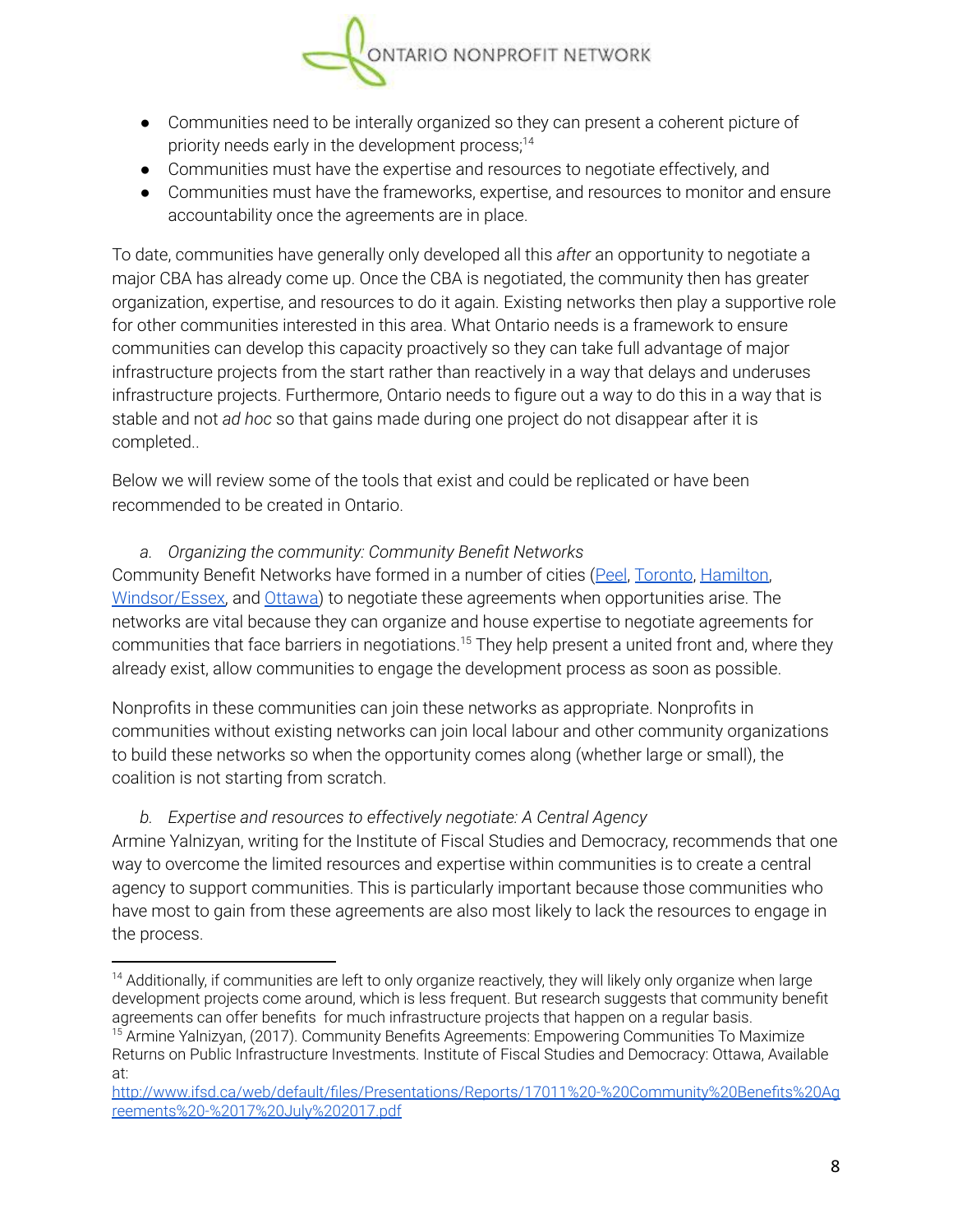

#### *c. Support and framework for monitoring*

CBAs are similar to social procurement in needing a robust set of baselines and metrics to measure and evaluate the ongoing implementation of policies. Furthermore, regular reporting, consequences for failure to meet targets, and dispute resolution mechanisms are necessary to deliver on the promise of CBAs as binding legal agreements. Evaluation methods have been developed across the world but have not yet been systematized in Ontario.<sup>16</sup> This also requires ongoing support after agreements have been concluded.

### **Increasing the Supply of Goods and Services From Community Wealth Building Enterprises**

Purchasers repeatedly identify a lack of suppliers as a crucial barrier to expanding social procurement policies.<sup>17</sup> Simply put, if community wealth is to be redirected into the community, communities need to be organized in ways that can effectively absorb and distribute that wealth.

An enabling environment for social enterprises, if focused on the specific characteristics of community wealth building enterprises, should increase the supply of goods and services from community wealth building enterprises. To have an enabling environment for the growth of social enterprise, six basic conditions are required:<sup>18</sup>

- 1. Access to market opportunities: Individuals and institutional purchasers systematically choosing to prioritize social outcomes in their purchasing decisions.
- 2. Enabling regulatory framework: the corporate, securities, tax, as well as other laws needed to recognize and appropriately incentivize social enterprises.
- 3. Enhanced enterprise skills: the mix of business and community development skills necessary to make a social enterprise work.
- 4. Networks and community engagement: the web of relationships between those involved in social enterprise to collaborate and share best practices and opportunities.
- 5. Access to capital and investments: Whether in the form of equity or credit, the start-up and growth funds necessary to pursue and scale social enterprise.
- 6. Promoted and demonstrated the value of social enterprise: Broad awareness of the added value of social enterprises.

#### **4. Nonprofits creating and expanding community wealth building enterprises through networks and skill building**

There are two components to building the skills needed to take advantage of the economic opportunity presented by anchor institutions and community benefit agreements. The first

<sup>&</sup>lt;sup>16</sup> Some are surveyed by Tessa Hebb and Heather Hachigian, Carleton Centre for Community Innovation: A Global Review and Assessment of Social Value

Procurement Evaluation Toolkits and Frameworks, April 13, 2017.

<sup>&</sup>lt;sup>17</sup> Campbell et al. supra note 3 at p.13.

<sup>18</sup> https://secouncil.ca/index.php/the-six-pillars/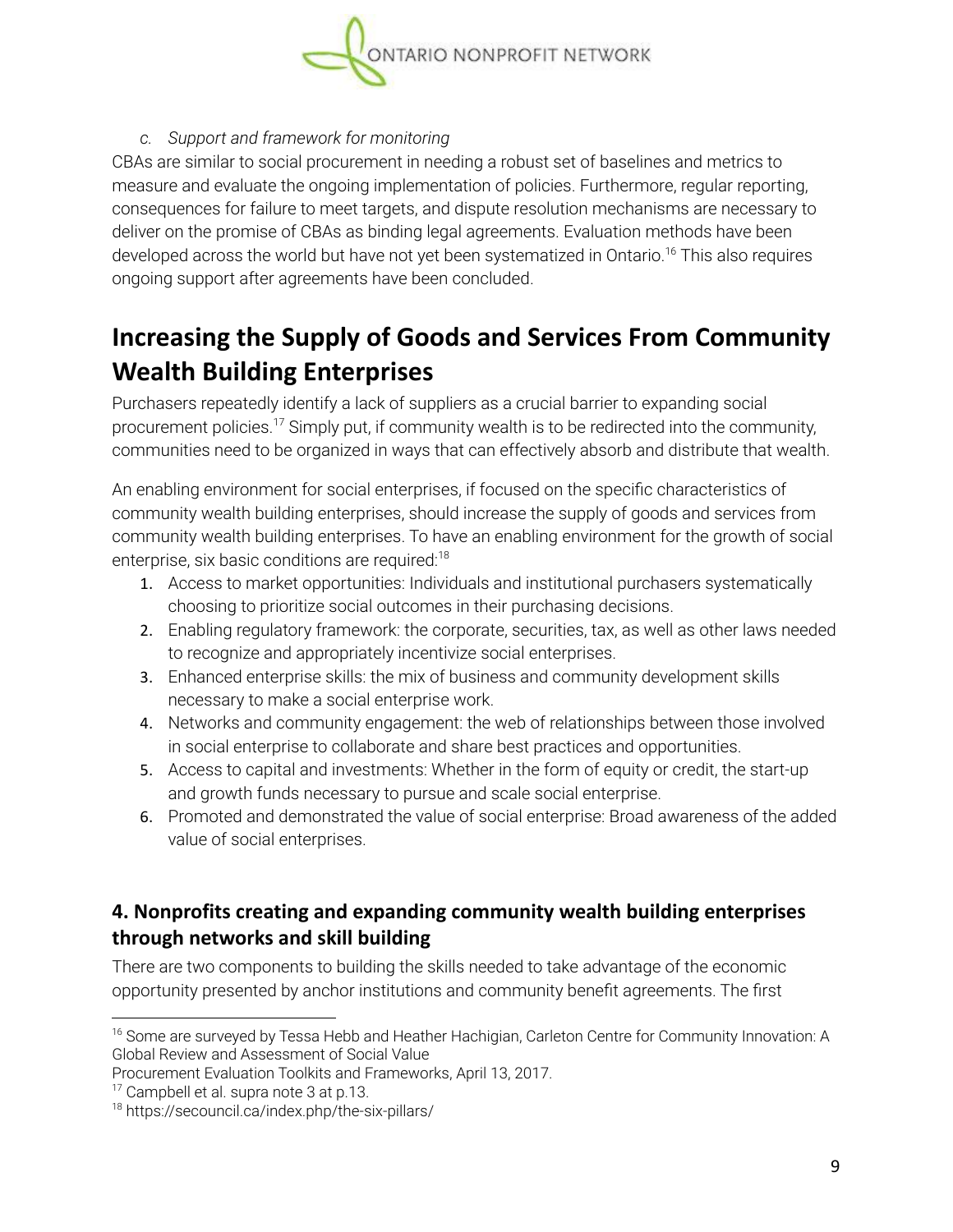

component is the cross-sectoral social enterprise development skills. The second component is the sector-specific ability to produce the goods or deliver the services needed by the purchaser (e.g. construction, agriculture, etc.).

Below we will give an overview of some of the schools, networks, and intermediaries helping social enterprises start and scale up through a focus on the first component. However, a major barrier to community wealth building remains the inability of traditional workforce development to equip workers with in-demand skills in this area.<sup>19</sup> How nonprofits and government involved in workforce development could better sensitize their work to the needs of social procurement and community benefit agreements is outside the scope of this paper, but is a crucial priority.

#### Institutions Enhancing Social Enterprise Skills

Social enterprise requires a unique mix of business management and nonprofit community service skills, not to mention a deep knowledge of the community served. Currently in Ontario, a few, but not many, post-secondary institutions and social enterprise intermediaries offer courses, certificates, diplomas and degrees in various aspects of social enterprise. These institutions are present in both some urban and rural centres, and are available online.

However, not everything called "social enterprise" would likely qualify as a community wealth building enterprise. For example, social enterprises are not necessarily place based, democratically run, or widely owned/controlled, and do not necessarily encourage participation in local democratic processes. Consequently, the support infrastructure for social enterprise in general is not as conducive to community wealth building specifically as it could be.

While some of the above mentioned courses include skills that would be important to community wealth building in particular, such as community leadership and democratic governance, community wealth building does not appear to be a dominant lens in any of the institutions reviewed. This is important to consider because crucial aspects of community wealth building enterprises entail practical differences for business planning and management, such as locally sourcing and diffuse forms of finance. We simply cannot assume that encouraging social enterprise in general will translate to building community wealth in particular.

Below are some examples.

- Post-secondary institution Programs: Some institutions adopt social enterprise as the dominant lens of their work, such as Collège Boréal, Wilfred Laurier University Option in Social Enterprise. Other institutions identify social innovation as the dominant lens of their work, such as Georgian College.
- Incubators and labs: Similarly, some business incubators and labs are focused or explicitly include an element of social enterprise, such as DUCA Impact Lab, Mars Center for Impact Investing, Open.Space, Toronto Enterprise Fund, Algonquin College Social Innovation Lab, Durham College FastStartDC, Ryerson University Social Venture Zone
- Social enterprise intermediaries offering courses: The School for Social Entrepreneurs

<sup>&</sup>lt;sup>19</sup> Ontario Social Procurement system Map at p.15.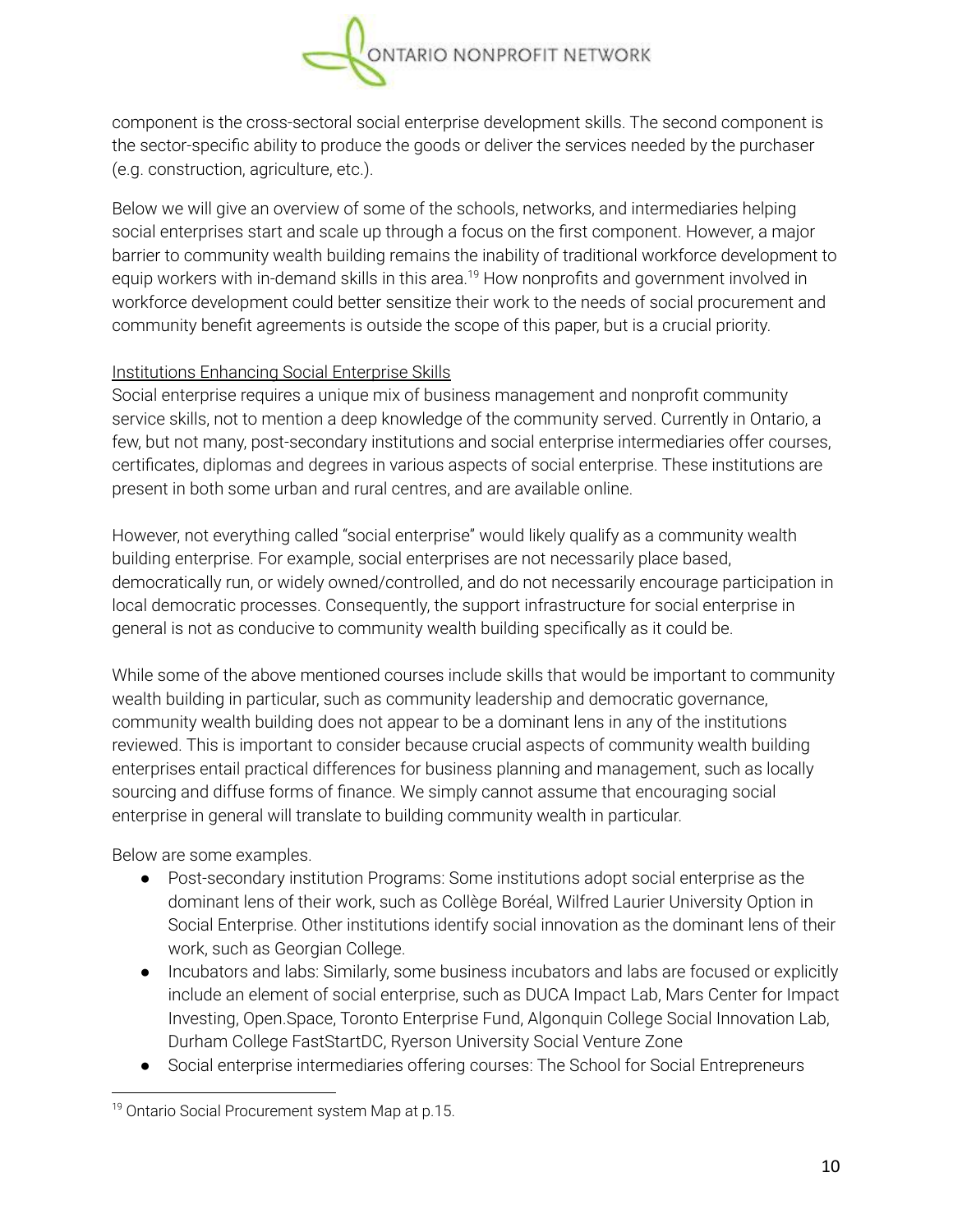

#### Networks and community engagement

Networks are important for any social enterprise as a means to disseminate best practices and identify opportunities. Networks have special importance in the community wealth building context for two reasons. Firstly, place-based networks are particularly important because community relationship building is of intrinsic value and part of the wealth building. Secondly, because the goal of community wealth building is to seed a new economic system, encouraging linkages build autonomous commodity chains. This requires intentionally building community between enterprises who could provide goods and supplies to each other (rather than simply enterprises who are all in the same business). This principle is explicit in the co-op sector ("co-ops buy from co-ops") and is an important part of the connector role that social enterprise networks could play. These networks can also be ideal hubs for databases that social purchasers rely on to identify suppliers.

Below are some examples of networks and coworking spaces:

- Networks: SETSI, Social Enterprise Ontario, Women of Ontario Social Enterprise Network, Social Enterprise Network of Central Ontario, SEE The Change, Municipality of Grey **Highlands**
- Coworking spaces<sup>20</sup>: Centre for Social Innovation, CountyCoworking, 10 Carden, Artscape, Seaway Coworking

#### **5. Funders practicing restorative economics in investing Decisions**

Capital is necessary to start and grow community wealth building enterprises. A crucial part of community wealth building is that capital to the greatest extent possible should be local and allow for diffuse ownership or control. Because nonprofits, such as community foundations, may be local and anchored to a specific community, their capital funds and the intermediaries who manage those funds are particularly important. Additionally, nonprofits that providing loans with delayed or slower repayment periods ("patient capital") on reasonable terms is far more conducive to the ongoing ownership or control by the community than is typical market lending.

Capital includes both repayable and non-repayable financing for a social enterprise. It is also known as social finance or impact investing, and in community wealth building, more particularly as place-based impact investing. In Ontario, there are many players with capital to "invest" including capital funds looking for a market rate return *and* a social return on capital, credit unions loaning in communities, foundations looking for social investments, and individual investors. Ontario has significant funds available at market rates but fewer community investors looking for a social return first and accepting of a below market return on investment and/or long term

 $20$  Coworking spaces build network and weave relationships by holding space in common for multiple enterprises. This typically also comes with shared opportunities for professional development, networking, social, and communal gatherings.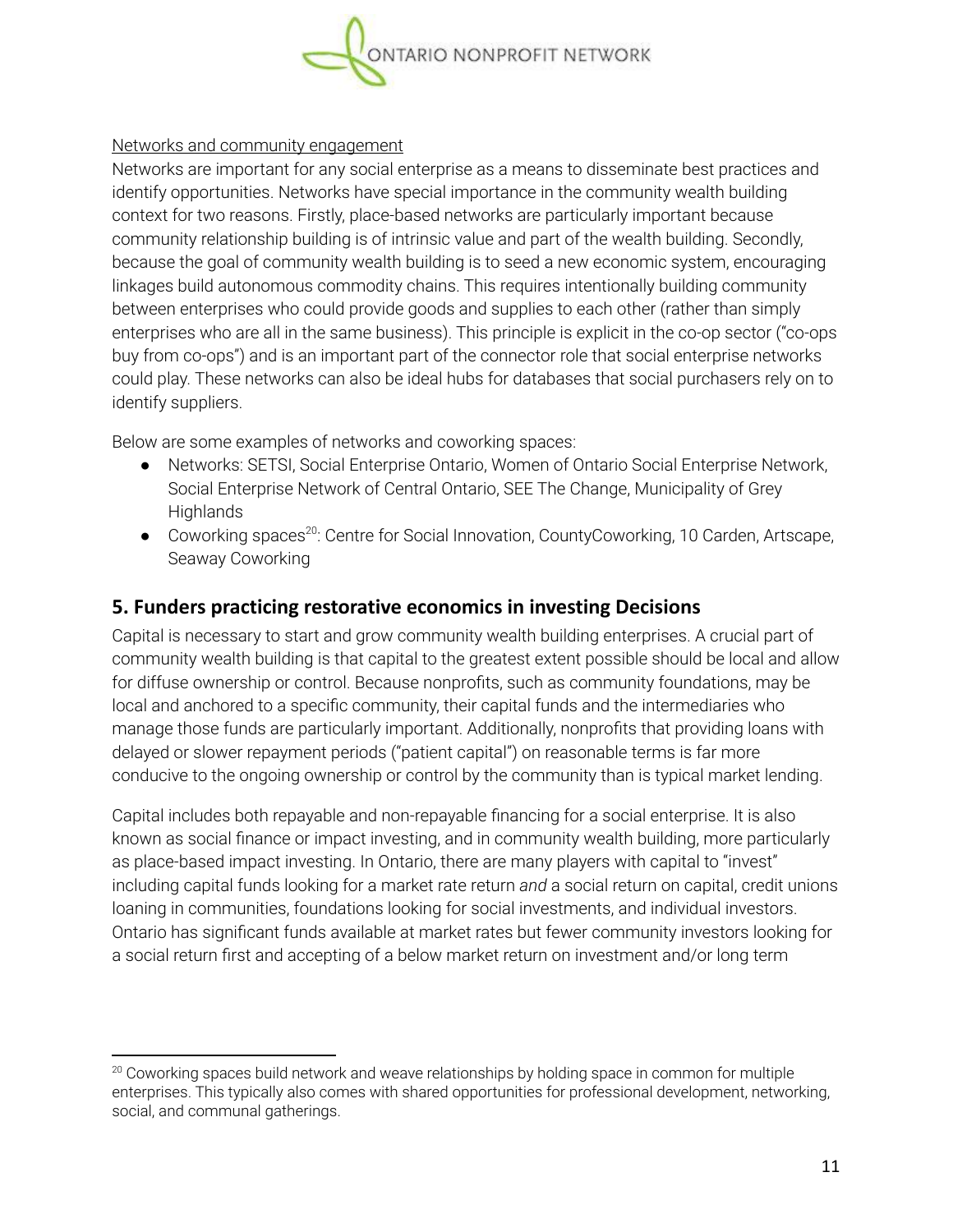

flexible repayment terms.<sup>21</sup> Moreover there are too few sources of grants for start-ups (primarily government) and nonprofits and coops are still too often shut out of programs for for-profit companies.

Here are examples of nonprofit capital funds who have committed to impact investing, though not all have specifically committed to community wealth building:

- Community foundations: Ottawa Social Enterprise Platform, London Social Impact Fund, Kingston Community Development Loan Program, Hamilton Impact Investing, Kitchener-Waterloo Impact Investing, Niagara invests in the Community Forward and Fair Finance Fund, Oakville Investment Readiness Program, Sudbury Social Investment Partnership, Toronto Impact Investing
- Private foundations: McConnell, Lawson, Metcalf, Atkinson
- Other funds: Verge Capital, SVX, Fair Finance Fund, New Market Funds, Ontario Catapult Microloan Program, PARO, Access Community Capital Fund, Youth Social Innovation
- Co-ops: Canadian Co-operative Investment Fund Limited Partnership, Community Forward Fund, Canadian Alternative Investment Cooperative

What would it look like for these and other nonprofits who make significant investments to commit specifically to community wealth building investment methodologies?

Restorative Economics is an approach increasingly used by funders in the US to describe an approach to investment that encourages community wealth building.<sup>22</sup> It "leverages community-owned and community-governed projects to bring residents together to create shared prosperity and self-determination and in turn build collective political power." It involves, as a first crucial step in local investment, inviting residents in to "help shape a process about how to spark investment and growth in their community while addressing the real needs and challenges impacting those that call the neighborhood home."

All nonprofits interested in applying their assets not involved in their operations to build community wealth should consider learning from and adopting restorative economics or similar approaches that put the focus on local, democratically owned or controlled projects that widely diffuse wealth in ways that are likely to keep circulating. One example of an initiative in Ontario already putting this type of thinking into practice is the Catalyst Community Capital Initiative.

#### **6. Nonprofits advocating for an enabling policy environment for community wealth building enterprise**

Ontario lacks a regulatory framework to support the increase in the amount of goods and services delivered by community wealth building enterprises. The corporate, securities, and tax

<sup>&</sup>lt;sup>21</sup> See [https://svx.ca/initiatives/2021-investors-survey/?mc\\_cid=77d1fc36aa&mc\\_eid=9643b78c32.](https://svx.ca/initiatives/2021-investors-survey/?mc_cid=77d1fc36aa&mc_eid=9643b78c32) This recent survey finds that 92% of self-identified impact investors were looking for market rate returns or risk adjusted market rate returns.

<sup>&</sup>lt;sup>22</sup> What is Restorative Economics? Mwamaka Agbo. Available at: <https://www.nwamakaagbo.com/restorative-economics/>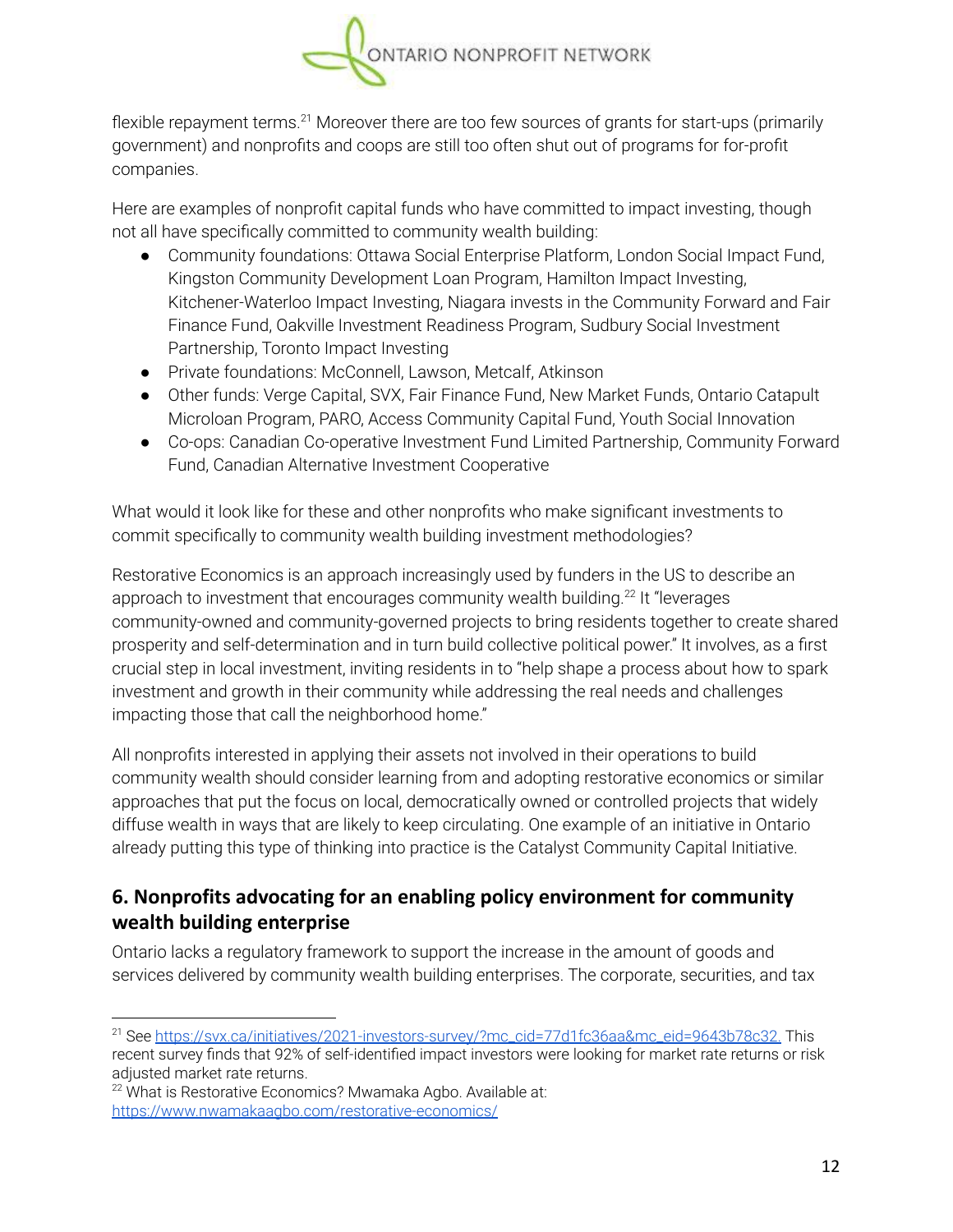

laws in place in other jurisdictions to protect and incentivize social enterprise do not currently exist in Ontario.

ONN, Ontario Cooperatives Association, First Policy response, Conseil de la Coopération de l' Ontario, Imagine Canada, Community Ecnomic Development Network, Canadian Network of Community Land Trusts, are all in their own ways advocating for policy and regulatory changes including fair access to existing programs for businesses. Coordination between these groups continues to improve. Additionally, Buy Social Canada has successfully advocated at the Federal level to ensure all infrastructure projects in Ontario come with community benefit agreements. Community Benefit Networks, for example, in Toronto, Hamilton, Ottawa, and Peel, advocate for community benefit agreements as part of major local projects.

Below are four policy priorities that address structural barriers and gaps in the community wealth building landscape.

#### Synchronizing labour market development and social procurement: Getting government to think systemically about Its own needs

We discussed earlier how workforce development remains a major barrier to social procurement by both nonprofit and government anchor institutions. Mechanisms like community benefit agreements are one opportunity to meet public needs in a way that builds community skills. However, these agreements are often restricted to one-off large projects, whereas there are many day-to-day needs and skills that go unmet by them. The Government of Ontario, as a major source of funding for employment and training programs and supports, has a number of levers to systematically support its social procurement needs (e.g. agreements with employment agencies, internships, etc.). However, to do so, significant cross-government coordination is required.

Unlocking local retail investors: An Enabling environment for community investment organizations As discussed above, community wealth building enterprises require local diffuse ownership or control. This requires an enabling regulatory and tax environment to allow retail investors to leverage retirement funds and savings to back community wealth building enterprises. Le Conseil de la coopération de l'Ontario has written recently on the needed changes to enable community investment organizations, a crucial tool. Nova Scotia and BC are doing exactly that.<sup>23</sup>

#### Creating an enabling environment for conversions and nonprofit acquisition

Business succession has been repeatedly identified as both a major threat and opportunity to community wealth in Ontario.<sup>24</sup> This has only been intensified by COVID-19. Developing infrastructure that is supportive of succession planning that transfers businesses of retiring

<sup>24</sup> Business Ownership Succession. Rural Ontario Institute. Available at: <https://www.ruralontarioinstitute.ca/knowledge-centre/info-briefs/business-ownership-succession> ; Business Succession. Ontario Cooperatives Association. Available at:

 $23$  Edouard Sylvestre, (November 19, 2021), Community Investment Organizations: Status and Prospects. Conseil de la cooperation de l'Ontario/Cooperation Council of Ontario. Available at: [https://ccednet-rcdec.ca/sites/ccednet-rcdec.ca/files/ccednet/documents/community\\_investment\\_in\\_onta](https://ccednet-rcdec.ca/sites/ccednet-rcdec.ca/files/ccednet/documents/community_investment_in_ontario_status_and_prospects_novappendices_lrf2.pdf) [rio\\_status\\_and\\_prospects\\_novappendices\\_lrf2.pdf](https://ccednet-rcdec.ca/sites/ccednet-rcdec.ca/files/ccednet/documents/community_investment_in_ontario_status_and_prospects_novappendices_lrf2.pdf)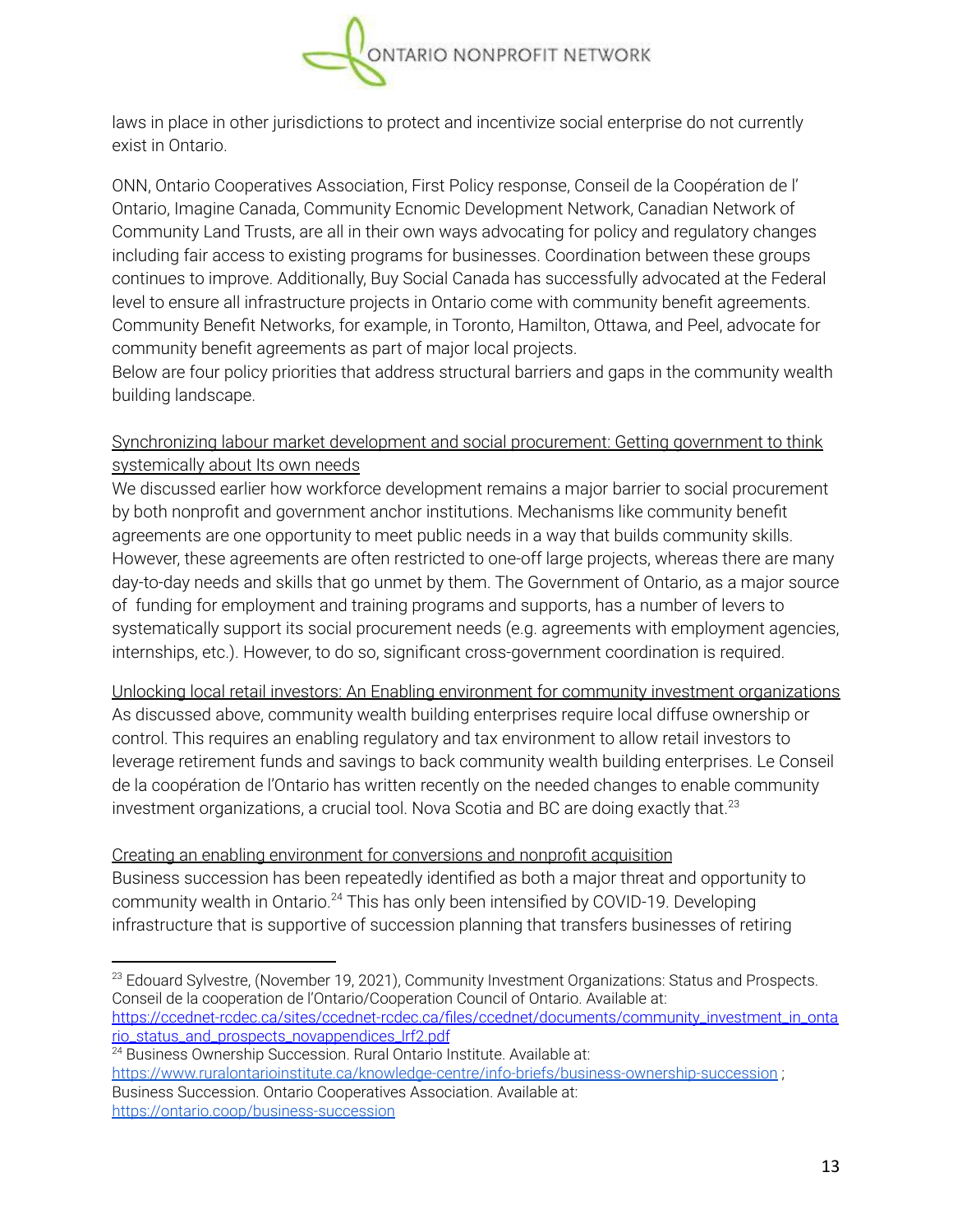

owners to communities, employees, or nonprofits could result in thousands of more community wealth building enterprises. $25$  Recent research identified only two co-op conversions in Ontario compared to over 200 in Quebec.<sup>26</sup> This is a major area of potential that some are already working on.

Supportive infrastructure includes:

- Creating a favourable regulatory and tax environment for employee stock ownership plans (ESOPs), which has been a key tool in the US to facilitate worker-ownership.
- Amending the Income Tax Act to allow non-charitable nonprofits to hold investments without fearing being taxed as businesses.
- Advocating for existing policies such as the Social Innovation Fund to be implemented speedily.

#### Creating an enabling environment for community land trusts

Community land trusts are a special kind of community wealth building enterprise that holds, develops, and makes real estate available in ways that build community wealth, especially for individuals facing barriers and other community wealth building enterprises. Policies that make it easier to start and grow community land trusts, therefore, are crucial to building this structurally important piece of the community wealth building landscape.

An enabling environment for community land trust includes:

- Supporting the Canadian Network of Community Land Trusts, a network dedicated to the creation and support of land trusts, to continue to support communities in developing their own land trusts.<sup>27</sup>
- Supporting efforts to include a tax credit for donations of land to land trusts similar to the tax credits that currently exist to incentivize the donation of ecologically sensitive land to environmental land trusts. 28
- Facilitate the long-term leasing of land by municipalities to community land trusts at nominal rates, following model cases in BC. 29

[https://ccednet-rcdec.ca/sites/ccednet-rcdec.ca/files/policiesforcommunitywealthbuilding-september2014](https://ccednet-rcdec.ca/sites/ccednet-rcdec.ca/files/policiesforcommunitywealthbuilding-september2014-final.pdf) [-final.pdf](https://ccednet-rcdec.ca/sites/ccednet-rcdec.ca/files/policiesforcommunitywealthbuilding-september2014-final.pdf)

<sup>&</sup>lt;sup>25</sup> Policies for Community Wealth Building: Leveraging State and Local Resources. Democracy Collaborative. Available at:

<sup>&</sup>lt;sup>26</sup> Marcelo Vieta. Responding to Business Succession Issues and Crises by Converting to Cooperatives: Canadian Realities and Possibilities. *ANSERJ*, 12(1). Available at: <https://anserj.ca/index.php/cjnser/article/view/550/344>

<sup>27</sup> <http://www.communityland.ca/>

<sup>28</sup> <https://bcchamber.org/policy/land-trust-initiative-2020/>

<sup>&</sup>lt;sup>29</sup> Stephanie Allen. (March 4, 2021). News and Blogs: Community Land Trusts. Broadbent Institute. Available

at: [https://www.broadbentinstitute.ca/community\\_land\\_trusts](https://www.broadbentinstitute.ca/community_land_trusts)